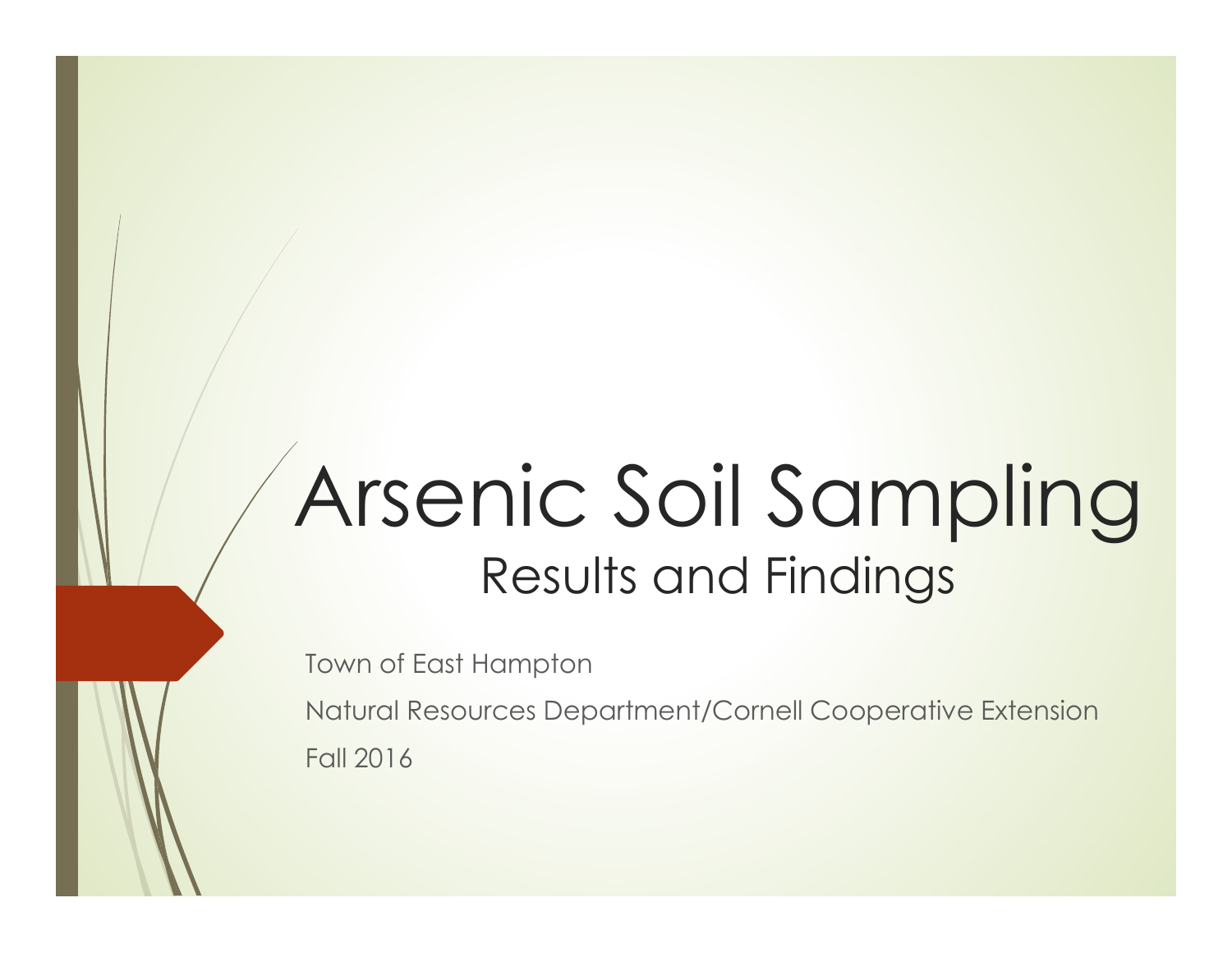## Arsenic Background

- Arsenic (As) is a naturally occurring element and is present in soils and minerals
- Arsenic is more widely distributed due to human activities
- Was commonly used in pesticides, herbicides and insecticide products
- Arsenic-based pesticides were used extensively to control agricultural pests on farmland on Long Island until the late 1960s
- Heavy metals such as arsenic tend to bind tightly to soil, most often in the surface layer
- They are persistent in the environment and thus may be present in the soil long after they have been applied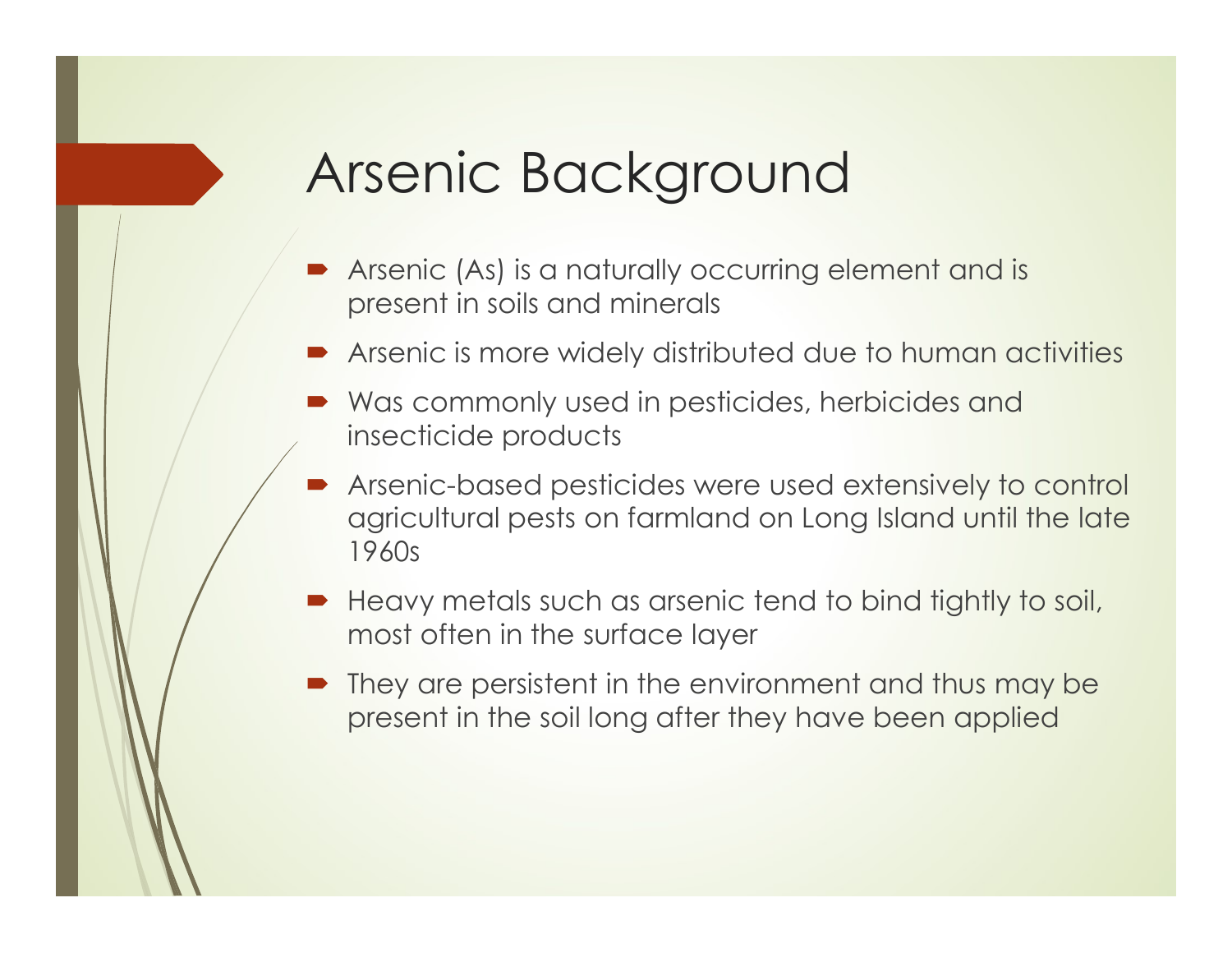# Study Area

- East End Community Organic (EECO) Farm
- Non-profit
- Leases gardens to individuals to grow organic crops
- 42 acres of town-owned farmland in East Hampton
- **•** Formerly used for potato farming
- Historically tested by the town for arsenic concentrations in soil

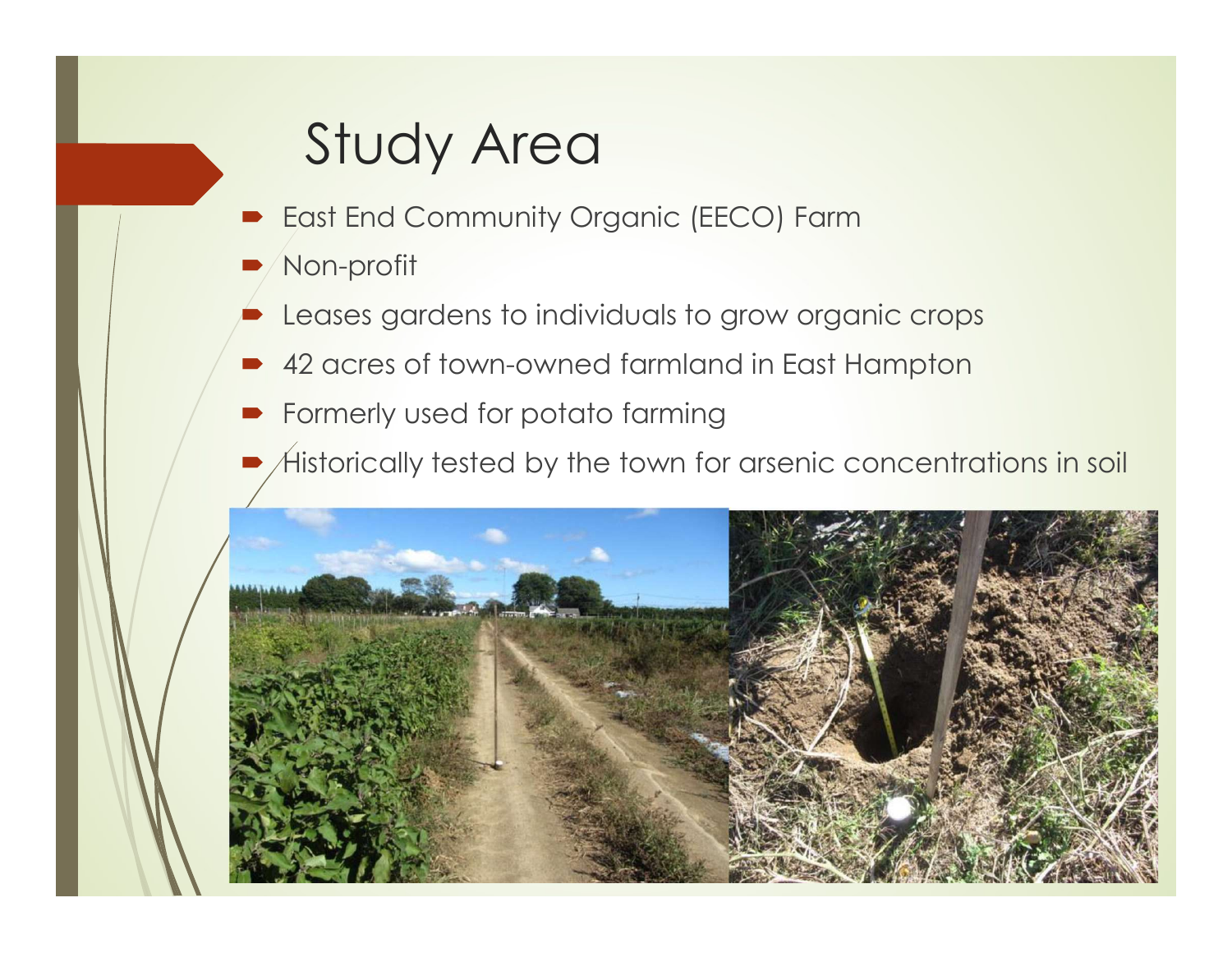#### 2016 ARSENIC SAMPLING LOCATIONS

Site Location: EECO-FARM; 55 Long Lane, East Hampton

- Samples Collected on 10/12/16 by American Analytical Laboratories
	- 12 Soil Samples
	- 2 Vegetable Samples

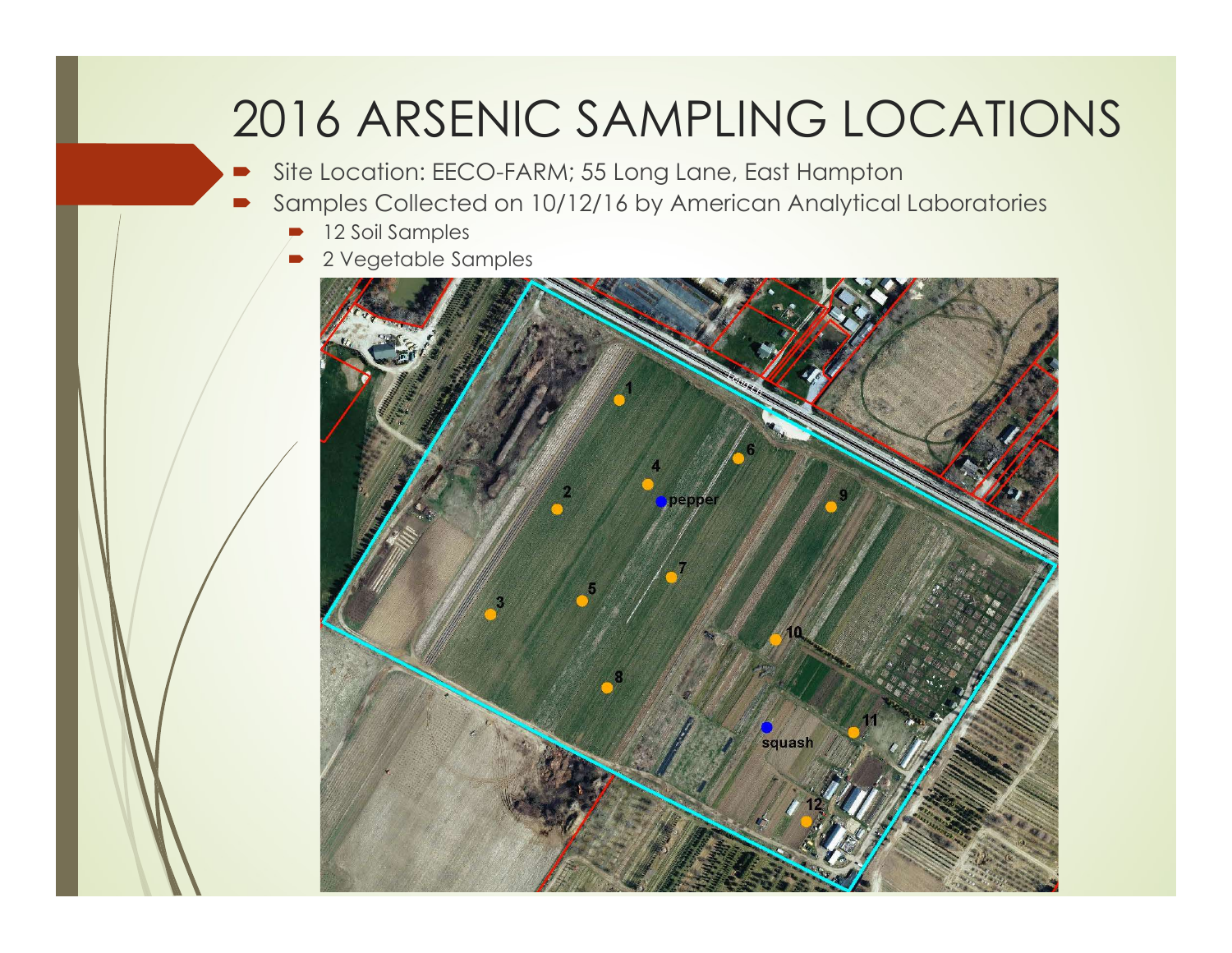#### Arsenic Results October 2016 Soil samples ranged from 10.6 to 33.1 mg/Kg Vegetables samples had non-detectable levels

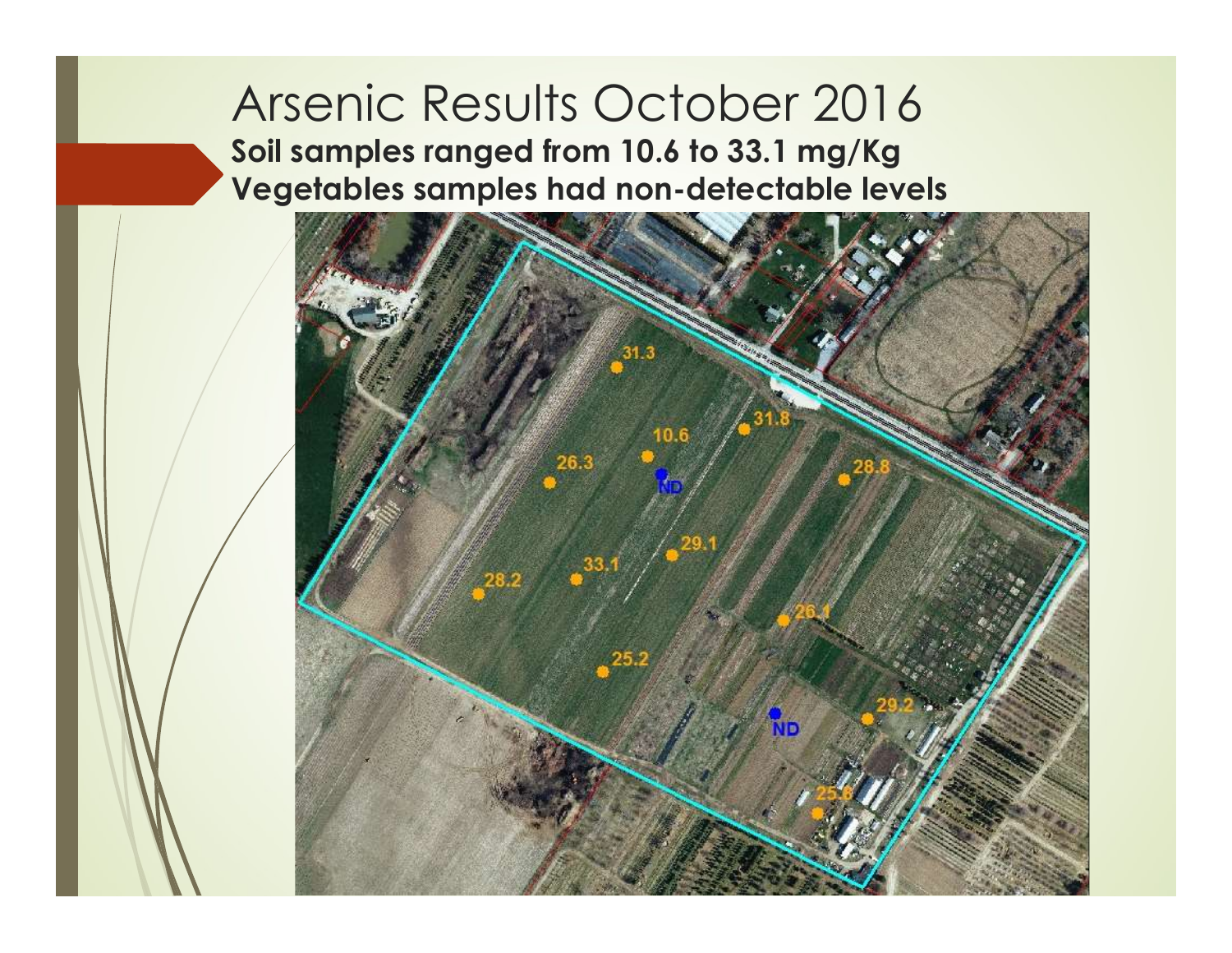# Historical Comparison

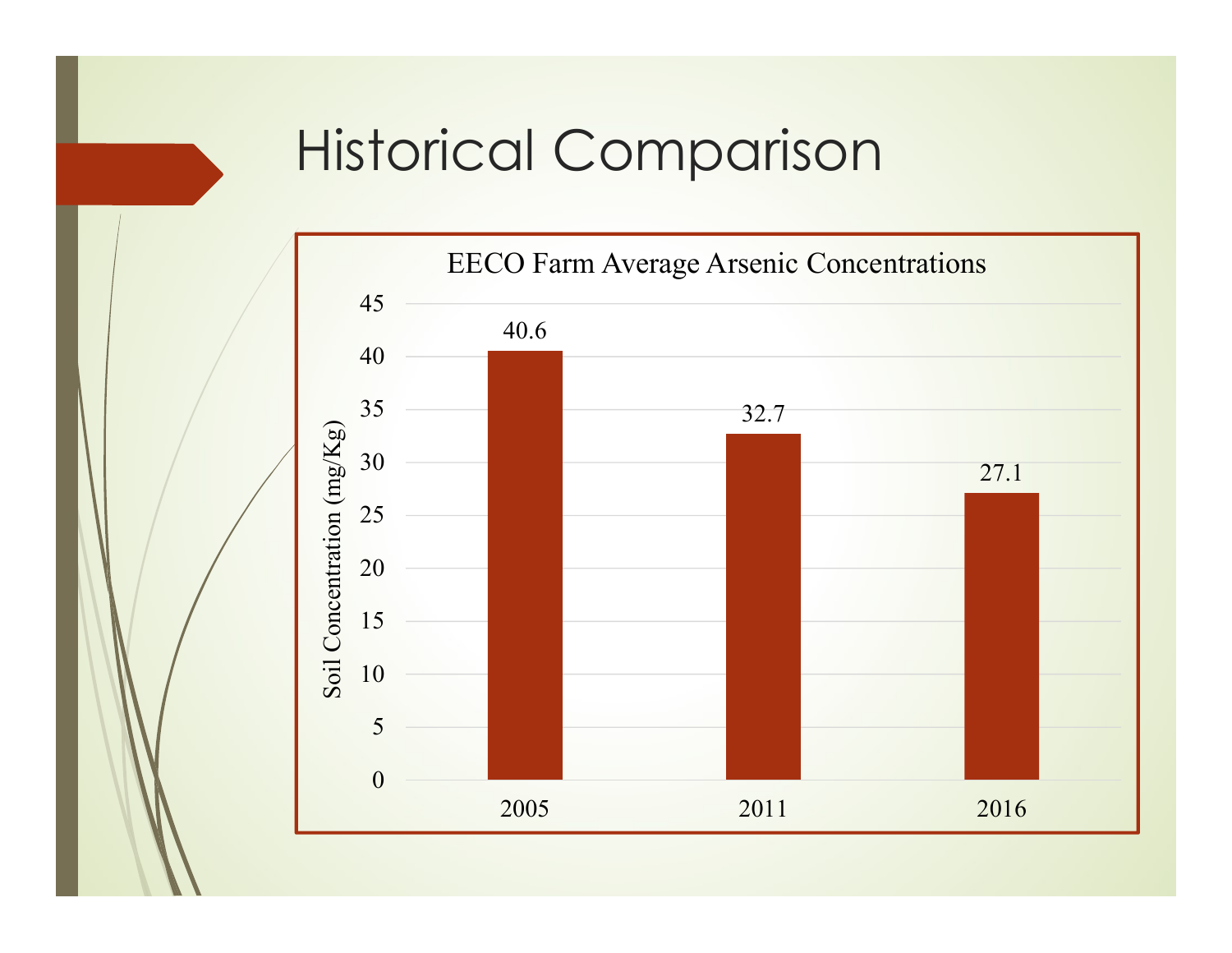# Cornell Cooperative Extension of Suffolk County

Sandra Menasha

Vegetable and Potato Specialist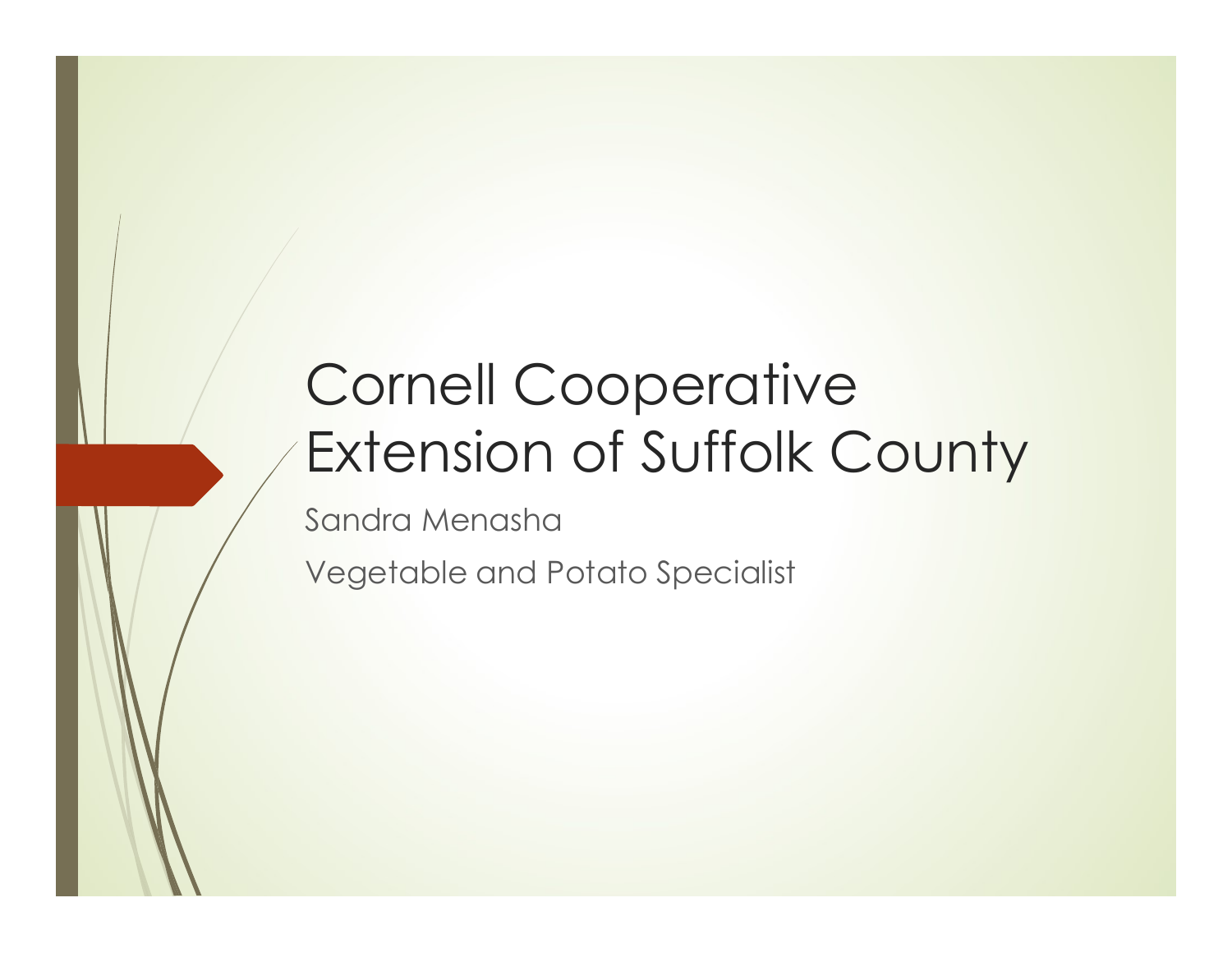# Background Levels

- New York State Background Levels range 7 to 40 mg/Kg
- **Arsenic concentrations found at the EECO farm** 3<br>
are consisted by Sandary<br>
New York State Background Levels range 7 to 40<br>
mg/Kg<br>
Arsenic concentrations found at the EECO farm<br>
are consistent with levels found by Sanok et. al.,<br>
1995 study of 10 potato fields in Suffo 1995 study of 10 potato fields in Suffolk County, Long Island
	- Arsenic ranged from 27.8 to 51.0 mg/Kg in agricultural land
	- Non-agricultural soils in Eastern Long Island was lower (average of 2.26 mg/Kg)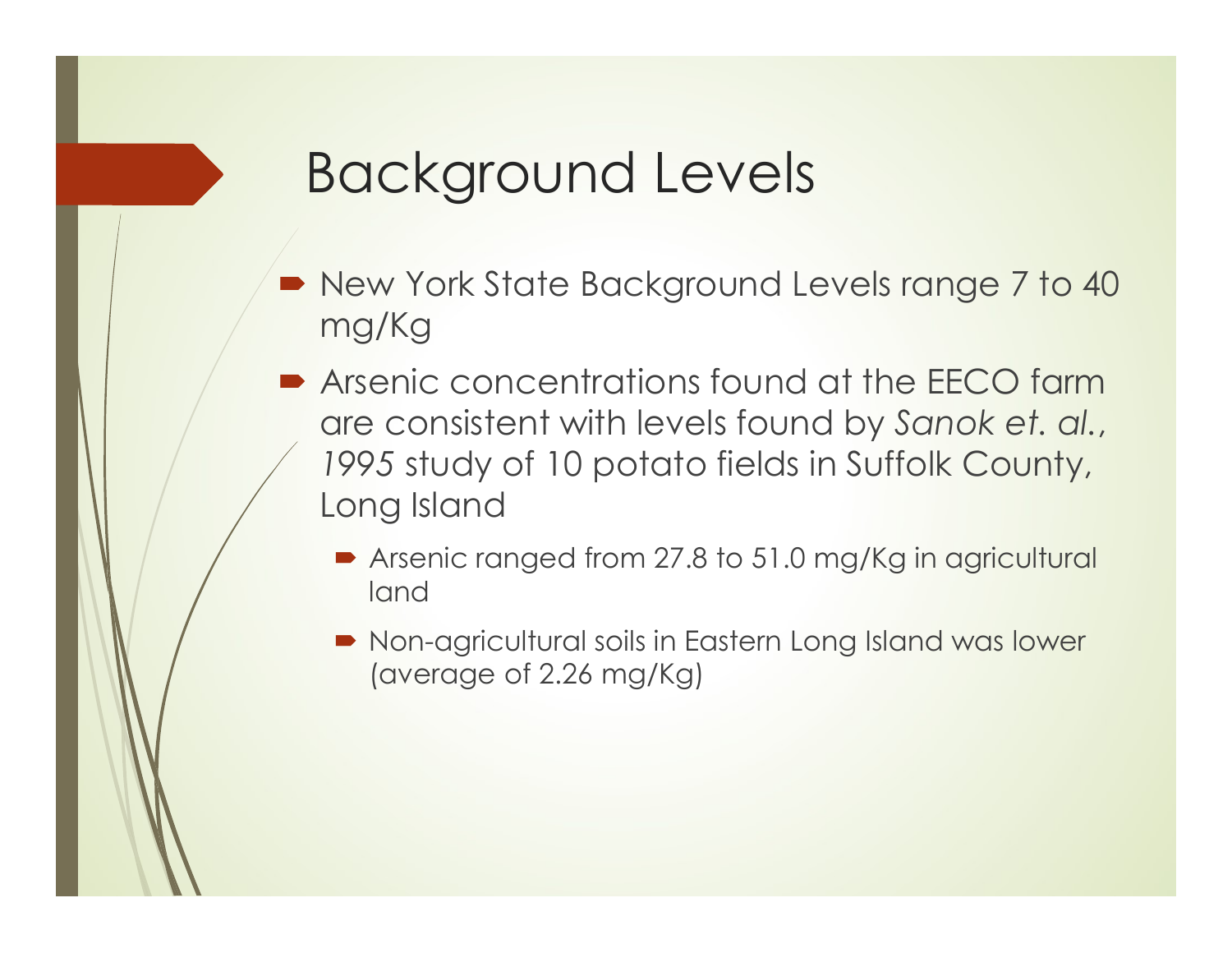# Arsenic in vegetables

- Concentrations in crop plants grown in arsenic enriched soils are typically too low to cause any health effects
	- All soils and food crops contain detectable levels of arsenic
	- High levels of arsenic accumulation in the crop plant would have adverse effect on plant growth
- MOCHIC COMBINES<br>
Manufold School Concentrations in crop plants grown in arsenic<br>
Intriched soils are typically too low to cause any<br>
Mealth effects<br>
Manufold have adverse effect on plant growth<br>
Muscular lower adverse effe contained less than 50 mg/kg of arsenic, the vegetables grown in them (carrots, lettuce, green beans and tomatoes) contained levels well below EU guideline values
	- Vegetable samples collected from EECO farm had levels of arsenic below EU guideline values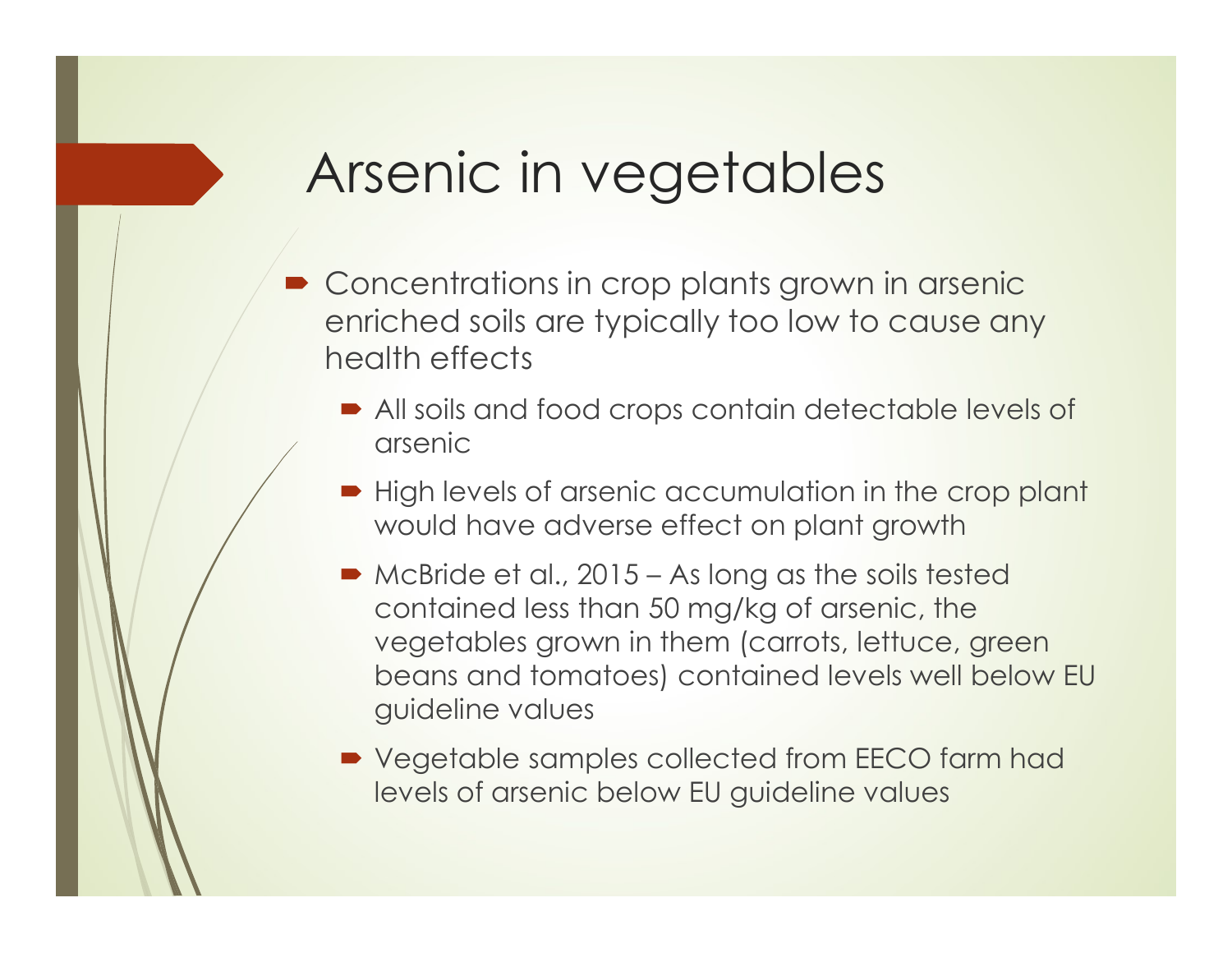## Exposure and Health Concerns

- Exposure through;
	- Directly ingesting soil
	- **Inhalation of dust**
	- **Eating unwashed/unpeeled vegetables**
- $\bullet$  Soil arsenic levels at EECO farm do not pose an immediate health hazard (NYSDOH)
	- Reasonable public health goal is to limit exposure
		- NYSDOH applauds EECO farm for taking appropriate actions
		- Inform farm registrants that arsenic is present in the soil and posted informational signs
		- Reduce exposure while gardening (wearing gloves and appropriate clothing, avoid soil ingestion, avoid breathing soil/dust that becomes airborne)
		- **Established turf cover in non-garden areas to minimize** exposure
		- Educates students on gardening practices and directed to wear gloves